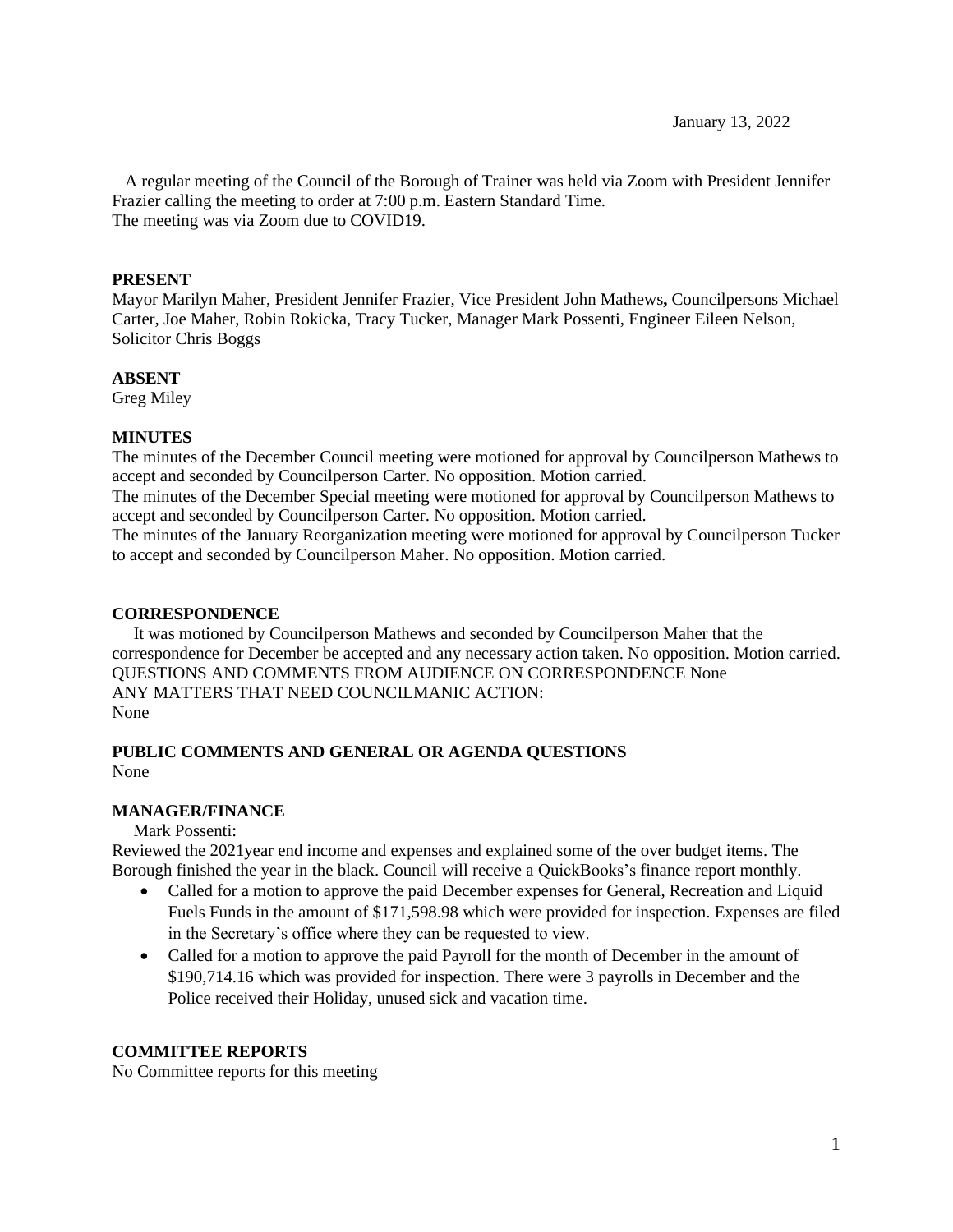\*President Frazier read a letter from Marcia Kline resigning her from her elected position as Tax Collector.

Councilperson Maher made a motion to accept the resignation and was seconded by Councilperson Rokicka. No opposition. Motion carried.

President Frazier called for a motion to appoint a tax collector.

Councilperson Maher made a motion to appoint Vicki Orlando as the Borough Tax Collector for the remainder of 2022 and was seconded by Councilperson Rokicka. No opposition. Motion carried.

## **TAX COLLECTOR**

Mark Possenti: December tax collected was \$7,560.74 and trash fees collected were \$1,375.00 Total uncollected taxes: \$101,215.68 uncollected trash fees: \$18,250.00

The tax books will remain open until January  $20<sup>th</sup>$ .

Need a motion to approve a real estate tax deposit of \$7,560.74 into the General Fund.

Need a motion to approve a trash fee deposit of \$1,375.00 into the General Fund.

## **ENGINEER**

Eileen Nelson: Read monthly report (attached)

Stated A&R Ironworks sinkhole has estimates for repair work in the amount of \$4700. Council can accept or reject this bid via motion. The sewer and street maintenance contract has expired and will be advertised and awarded at the February 2022 Council meeting. The maintenance contract will include the scope of work of the sinkhole at A&R Ironworks for a more competitive cost if Council rejects the above bid and the sinkhole repair at 1302 Langley St.

- Need a motion to adopt Resolution 1068 DELCORA ESA Act 537 Plan Update. The plan addresses construction of a tunnel to convey water flow from Eastern De. Co. to the Western Regional treatment plant. The cost impact on Trainer residents will be significant in regards to the project scope. We do not have a breakdown of individual cost.
- Need a motion to adopt Resolution 1069 2022 CDBG grant application.

## **SOLICITOR**

Chris Boggs for Mark Much:

• Stated the Municipal Complex plans have been reviewed and are ready to execute.

## **ORDINANCES**

• None

## **RESOLUTIONS**

- Motion was made by Councilperson Maher to Adopt Resolution 1069 2022 CDBG application and seconded by Councilperson Carter. No opposition. Motion carried.
- Motion was made by Councilperson Mathews to adopt Resolution 1068 Delcora ESA Act 537 Plan Update and seconded by Councilperson Maher. No opposition. Motion carried.

## **OTHER ACTION ITEMS**

- Motion made by Councilperson Mathews to approve the paid December bills for General, Recreation and Liquid Fuels Funds in the amount of \$171,598.98 and seconded by Councilperson Carter. No opposition. Motion carried.
- Motion made by Councilperson Carter to approve the paid Payroll for the month of December in the amount of \$190,714.16 and seconded by Councilperson Mathews. No opposition. Motion carried.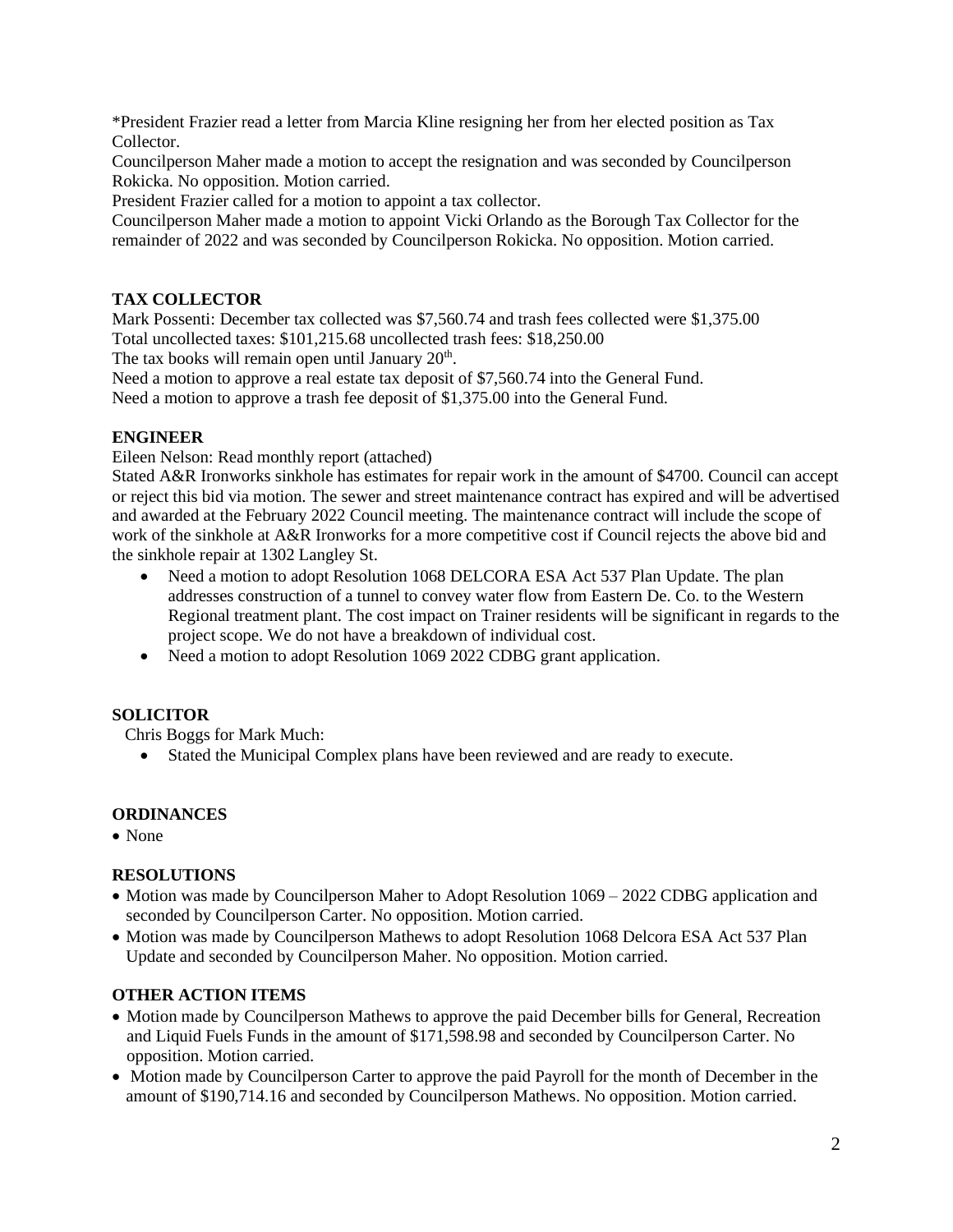- Motion was made by Councilperson Carter to authorize a tax collector deposit for December collections to the general fund in the amount of \$7,560.74 and seconded by Councilperson Mathews. No opposition. Motion carried.
- Motion was made by Councilperson Mathews to authorize a tax collector deposit for December trash fees to the general fund in the amount of \$1,375.00 and seconded by Councilperson Carter. No opposition. Motion carried.
- Motion was made by Councilperson Carter to reject a bid in the amount of \$4,700.00 in regards to the sinkhole work at A&R Ironworks and seconded by Councilperson Maher. No opposition. Motion carried.
- Motion was made by Councilperson Tucker to accept the Policy and Procedures for Borough Official Public Council meetings and seconded by Councilperson Carter. Councilperson Maher opposed as he has not yet had a chance to review. Motion carried.
- Motion was made by Councilperson Carter to hire Michael Farnham as a full-time public works employee and seconded by Councilperson Mathews. Councilperson Maher opposed as he wants to be part of the interview process. Motion carried.
- Motion was made by Councilperson Mathews to authorize to advertise for second full-time public works employee and seconded by Councilperson Rokicka. No opposition. Motion carried.

## **OLD COUNCILMANIC BUSINESS**

 Councilman Maher asked about a new hired employee who decided to reject the job. President Frazier and Mark Possenti explained that an Executive meeting was discussed to hire a second applicant to hire at tonight's public meeting. Councilman Maher made a motion to open the interviews again and asked for a second. Also asked for clarification on some items that were 5% over budget in 2021. Park misc., highway equipment, secretary salary issue.

## **NEW COUNCILMANIC BUSINESS**

**President Frazier assigned the Council Committee's as follows**:

John Mathews – Municipal Services Greg Miley – Property Maintenance/Buildings Michael Carter – Public Safety Joe Maher – Ordinance/Zoning Robin Rokicka – Recreation Tracy Tucker – Community Relations Each Councilperson will receive a detailed description of their committee

President Frazier read Rec Board resignations from Vicki Orlando and Marcia Kline

President Frazier called for motions on the following appointments:

• Zoning Hearing Board Solicitor Motion was made by Councilperson Mathews to appoint John Rendemonti as the Zoning Hearing Solicitor and seconded by Councilperson Carter. No opposition. Motion carried.

# • Health Officer Motion was made by Councilperson Mathews to appoint Dr. William Ware as the Zoning Hearing Solicitor and seconded by Councilperson Carter. No opposition. Motion carried.

• Civil Service (2 vacancies to fill) Motion was made by Councilperson Mathews to appoint Bob Nickson as a member of the Civil Service and seconded by Councilperson Carter. No opposition. Motion carried.

Motion was made by Councilperson Carter to appoint Jeff Althouse as a member oof the Civil Service and seconded by Councilperson Mathews. No opposition. Motion carried.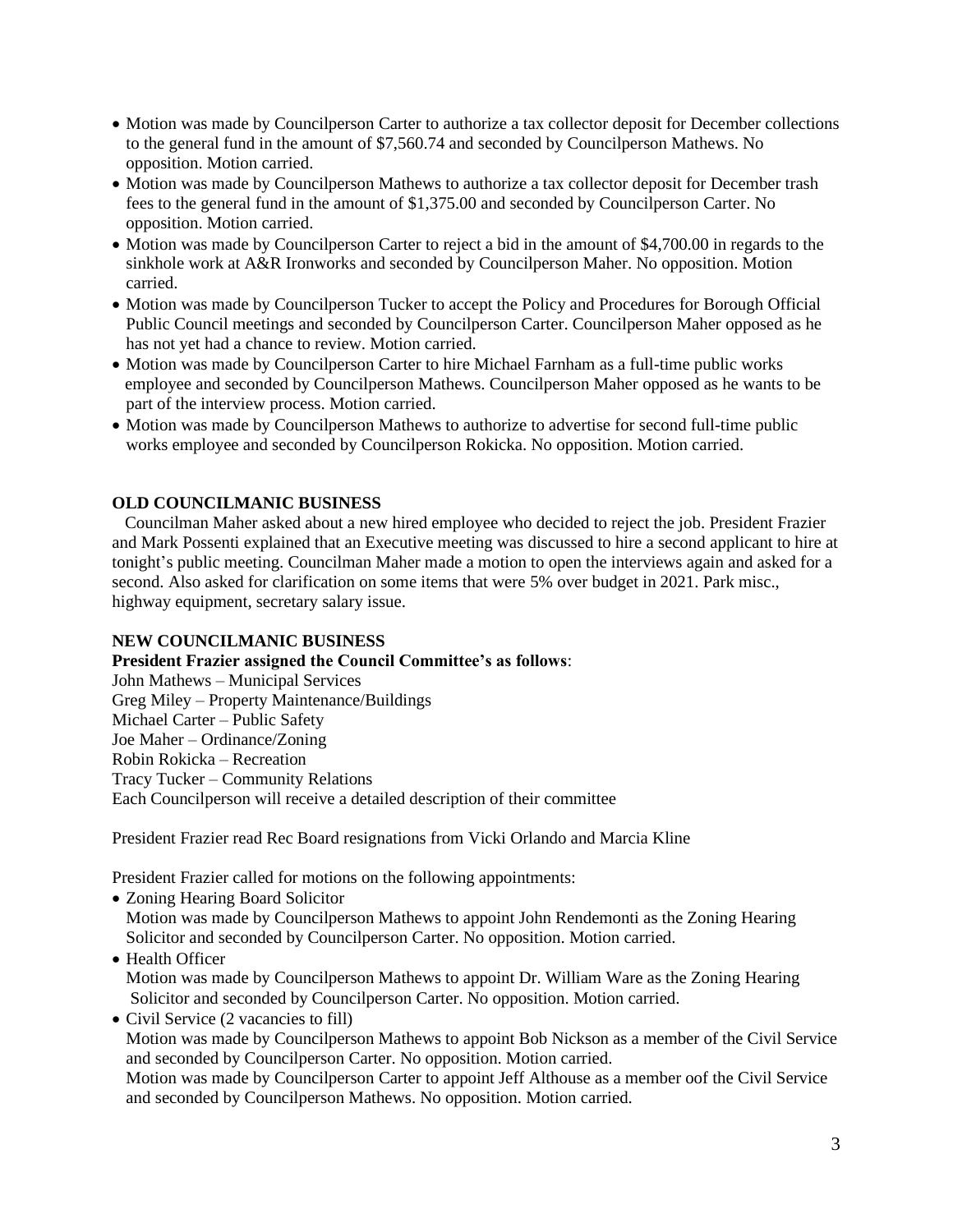• Electrical Inspector

 Motion was made by Councilperson Carter to appoint United Electric as the electrical inspector and seconded by Councilperson Mathews. No opposition. Motion carried.

President Frazier called for a motion to accept the Police and Procedures for live Council meetings. Stating it outlines a dress code of business casual and agree to be present at public meetings.

President Frazier called for a motion to hire Michael Farnham as a full-time public works employee.

President Frazier called for a motion to authorize to advertise for second full-time public works employee. There was another applicant that was not interviewed. It was decided to have this applicant interviewed after the next public advertisement.

## **ADDITIONAL COMMENTS:**

Councilwoman Rokicka spoke about cleaning and repairing the current Community Center to have a place to hold events and fundraisers. The current issues with the building were briefly discussed. The matter will be discussed at the next Caucus meeting.

## **ADJOURNMENT**

President Frazier called for a motion to adjourn at 8:28pm; Councilperson Mathews made the motion to adjourn. Councilperson Carter seconded the motion. No opposition. Motion carried.

Respectfully submitted,

Victoria Orlando Borough Secretary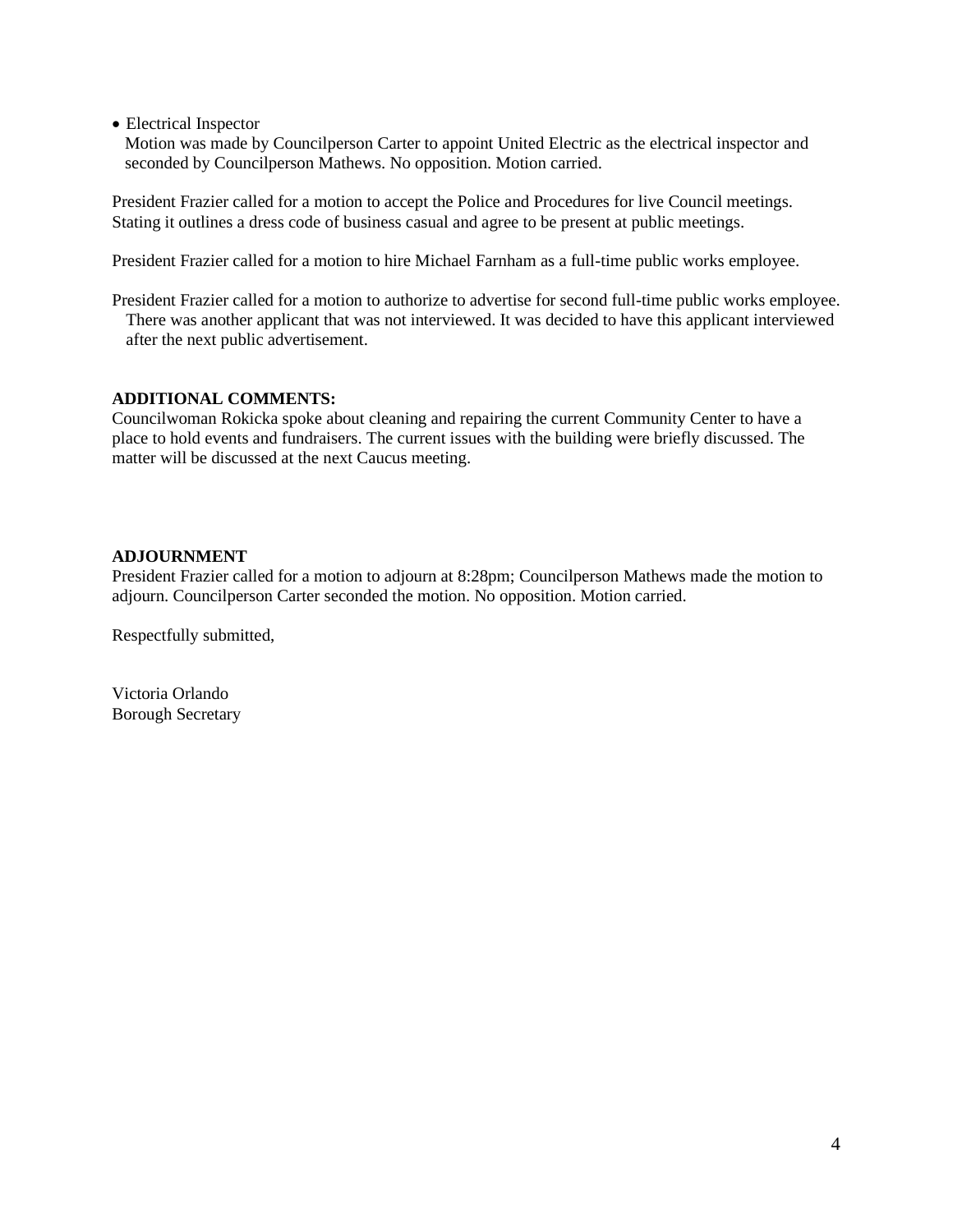# ENGINEER REPORT

#### ▪ **Buckley Cable – 9th Street and Price Street Improvements**

The owner advised they will remove the modified stone placed over the clean stone for the level spreader and address other items in the basin including to help reduce stormwater ponding. Restoration of the grass in the basin will be completed this Spring when weather conditions are satisfactory.

#### ▪ **Erosion Ridge Road**

MOR advised the additional stone in the grass areas is scheduled to be completed within the next several weeks weather permitting. We will keep Council updated with their schedule.

#### ▪ **Adelphia Cable Pipeline**

Adelphia previously advised the permanent traffic control devices for the Linwood/Baker intersection are scheduled to be installed in early to mid-January 2022 with the project scheduled to be complete in early February, 2022. They advised all traffic control devices will be removed at that time. We will keep Council informed with updates from Adelphia.

# ▪ **Dawes Court Erosion**

DELCORA advised they have cleared some trees at the site. They hope to install gabions (wirework container filled with rock) along the eroded areas of the creek bank during the upcoming winter. We will inform Council once DELCORA has a schedule for this work. They also mentioned they may need to do some further investigation of their sanitary system in the area. **NO CHANGE** 

▪ **MS4 Program** 

# **Henry Johnson Park– Creek Erosion – we need to discuss with the new Solicitor for the approach to project.**

## ▪ **2021 Road Program**

We received the canceled checks from the Borough Secretary and submitted the completion report to PennDOT.

## ▪ **Parkview Mobile Home Park**

We have reviewed revised plans and reached out to the applicant about several outstanding items regarding plan content and addressing for emergency services. On January 4, PADEP issued a review letter regarding their Sewage Facilities Planning Module submission.

#### ▪ **FY 2021 CDBG Chestnut Street Improvements**

The bid documents, plans and specifications are drafted and we plan to send to the OHCD by January 21, 2022. We obtained the deed for the property adjacent to the proposed sidewalk at the curve of Chestnut St. and W.  $7<sub>th</sub>$  St. and confirmed a portion of the road and proposed sidewalk is beyond the existing Right of Way. We are working on a resolution.

## ▪ **1302 Langley Street-Roadway Settlement**

We sent a letter to the property owner on January 12, 2022 informing them of the need to repair their sanitary sewer lateral to address the subsidence in their yard.

We have included a scope for the repair of the roadway settlement in the Annual Maintenance Contract Bid Documents.

## ▪ **Damaged Inlet W. 9th Street and Chestnut Street**